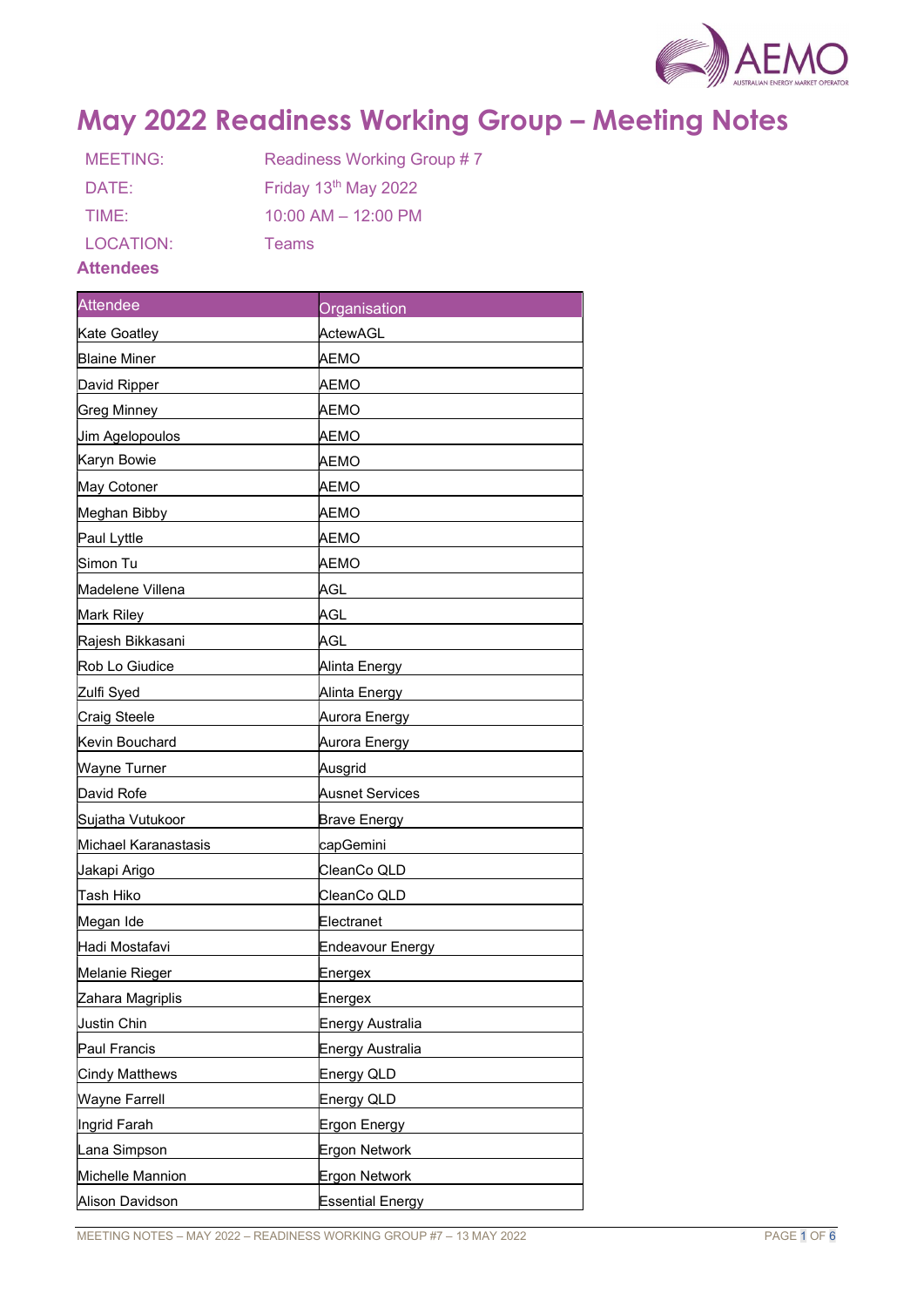

| <b>Attendee</b>          | Organisation             |
|--------------------------|--------------------------|
| <b>Ben Donnelly</b>      | <b>Essential Energy</b>  |
| Fiona Ninness            | Essential Energy         |
| Graeme Ferguson          | <b>Essential Energy</b>  |
| Jodee Pierce             | <b>Essential Energy</b>  |
| Lauren Macey             | <b>Essential Energy</b>  |
| Ravi Thota               | <b>Essential Energy</b>  |
| Rozalind Bourke          | Essential Energy         |
| Tim Lloyd                | <b>Essential Energy</b>  |
| Jeff Roberts             | Evoenergy                |
| Sagar Shah               | Hansen Technologies      |
| Carlo Adolfo             | Intellihub               |
| David Le Page            | Jemena                   |
| David Murphy             | Jemena                   |
| Joseph Lyttleton         | Jemena                   |
| Mac Leung                | Jemena                   |
| Matthew Mullen           | Jemena                   |
| Amit Arya                | Mondo                    |
| <b>Richard Metherell</b> | Mondo                    |
| <b>Andrew Mair</b>       | Next Business Energy     |
| Fergus Stuart            | Origin Energy            |
| Helen Vassos             | Plus ES                  |
| Linda Brackenbury        | Plus ES                  |
| Inger Wills              | PowerCor                 |
| Dean Knight              | Powerlink                |
| Karel Mallinson          | Powerlink                |
| Christophe Bechia        | <b>Red Energy</b>        |
| Nick Gustafsson          | Red Energy               |
| David Woods              | <b>SA Power Networks</b> |
| Andrew Jackson           | SA Water                 |
| Angela Sheehy            | Stanwell                 |
| Sue Richardson           | <b>Tally Group</b>       |
| Adrian Honey             | <b>TasNetworks</b>       |
| Paul Willacy             | <b>TasNetworks</b>       |
| Simeon Petersons         | TBC                      |
| Louise Webb              | ∏elstra                  |
| Mark Leschke             | Yurika                   |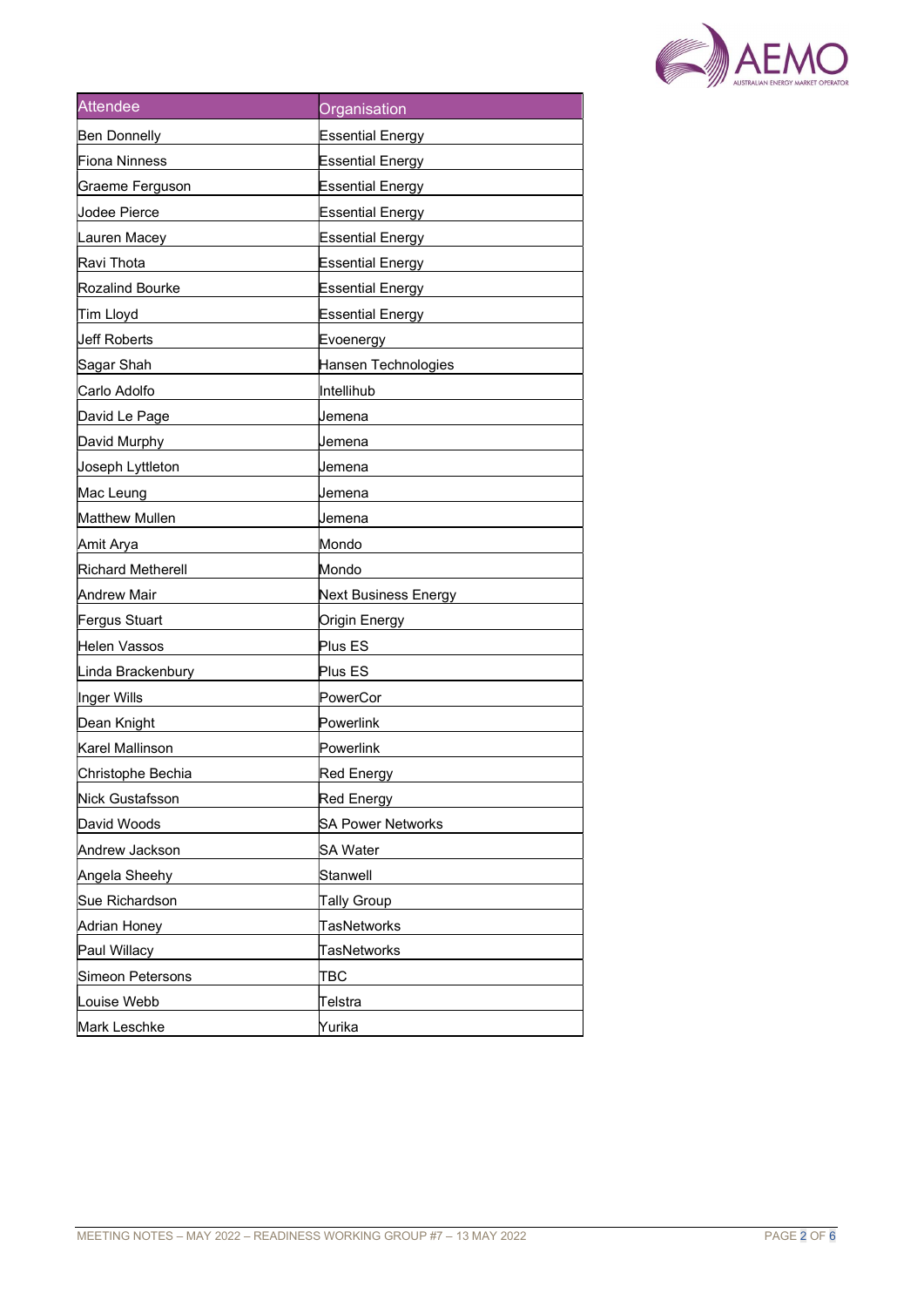

## 1. Welcome and Agenda – G. Minney (slides 1-4)

AEMO noted that participants should be aware of AEMO's Competition Law Protocol when commenting within the meeting, and that the meeting was being recorded for the purposes of preparing meeting notes. The agenda was outlined as set out on slide 4. No questions raised.

## 2. Actions – G. Minney (slides 5-6)

The actions from the previous meeting were reviewed as set out on slide 6.

Action 4.9.2 Tranche 2 metering rollout plans. End of April rollout plans requested to be provided by Monday 16<sup>th</sup> May and the consolidated plans will be circulated in the next week. - closed

Action 5.6.1 NMI Submissions. Feedback has been received and circulated and is also added in the RWG pack - closed

Action 5.8.1 Industry Risks and Issues. BUT tool scope delivery has been added to the register, with a new post-May register to be created – closed.

Action 6.8.1 Paul Lyttle provided an update regarding cross boundaries during the week of 25<sup>th</sup> April. Further status updates will be provided - closed

AGL queried if the updates could be provided monthly.

Action: 7.2.1 AEMO to consider requesting and circulating monthly Tranche 2 metering plan updates.

# 3. GS/MCPI Go-Live Summary – G. Minney (slides 7-9)

AEMO provided a summary of the GS/MCPI Go-Live Deployment as set out on slides 7-9.

GM confirmed an update will be sent regarding the outstanding defect with a fix to be released to production regarding the planned timeframe. This email will be sent to the ITWG participant list.

Queries have been received into the GSMSDR shared mailbox regarding system operation, delays in standing updates etc. These have been forwarded to the Support Group. For any future queries please raise these directly with the AEMO Support Desk.

Origin queried if there is a list of all issues raised. GM responded that the main defect RM-4346 report has been carried forward into production. The other issues raised during the market trial has been addressed prior to go-live. There are no known production issues relating to the GS cutover.

Production metering data issues in regard to NEM 12 and 13 have now been addressed.

In the upcoming UFE Focus Group AEMO will provide some commentary matters impacting the quality on the invoice.

## 4. November 22 Scope and Milestones – G. Minney (slides 10-14)

AEMO provided an overview of the proposed milestones for the November 22 release.

A suggestion was made by Plus Es to add CDR into the  $7<sup>th</sup>$  November Release title.

Origin noted the milestones for AEMO development test of BUT #1 and #2 is missing and requested the MSDE & B2B Release and CDR Phase 1 Rule Commencement be combined and renamed 'Release 3'.

Action 7.4.1 – AEMO add CDR into the  $7<sup>th</sup>$  November production release titles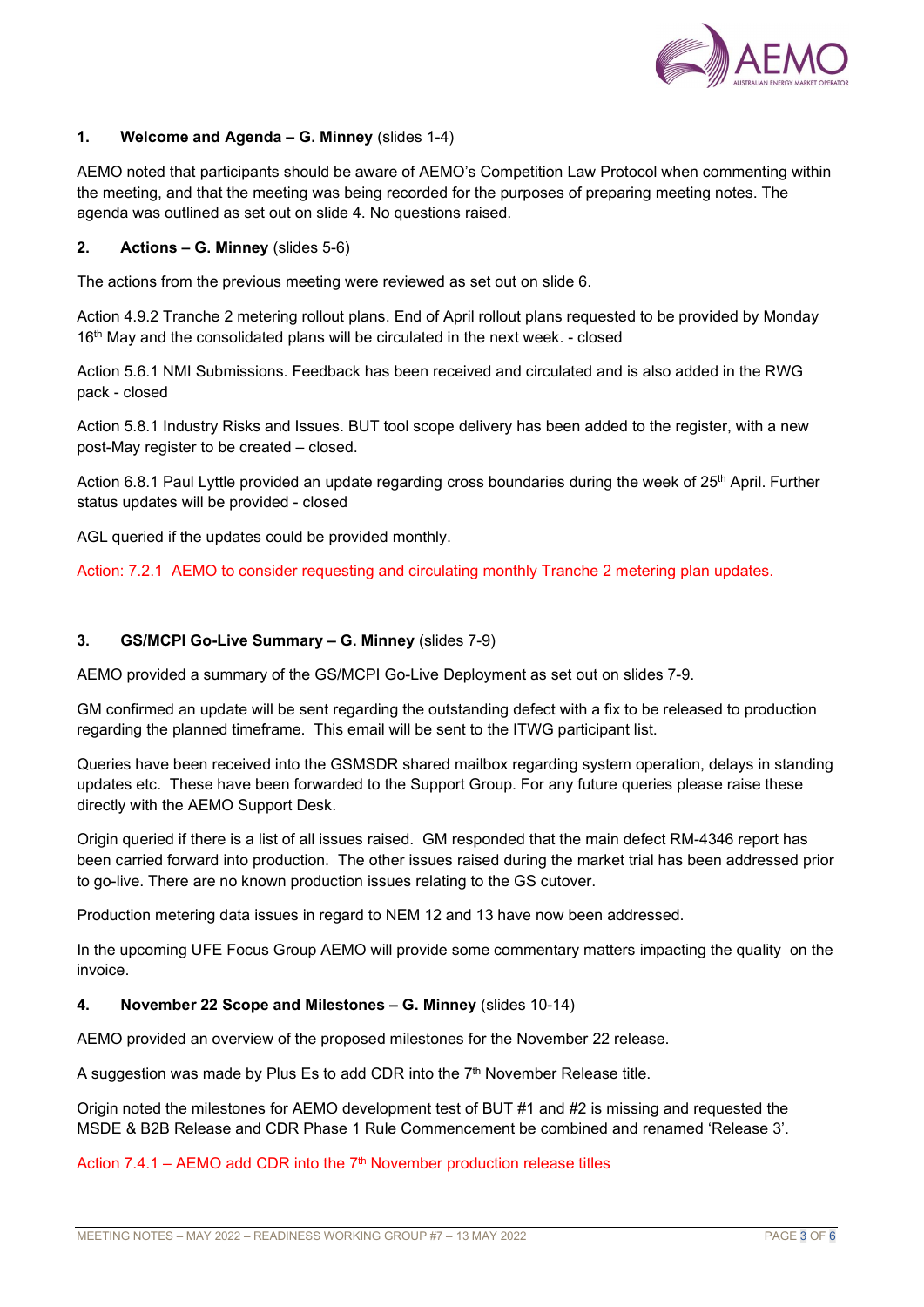

Action 7.4.2 – AEMO to include a milestone for completion of development and internal testing for BUT and clarify the wording for the releases

Action 7.4.3 Reissue this pack with the minutes to clarify what capability will be in November 7 and what is to be provided at a later date

AEMO presented the options for BUT Deployment Delivery Approach.

Option 1: Release 1: MVP BUT and Release 2: Full BUT

Option 2: Release 1: Full BUT

Action 7.4.4 BUT deployment options. Participants to provide feedback by Friday 20<sup>th</sup> May and then provide the consolidated view at the MSDR FG on the 23 May.

#### 5. Implementation Forum – TOR and Direction – G. Minney (slides 15-17)

Meghan Bibby gave an update on the forums scheduled for the rest of 2022. This includes the implementation Forum which will replace the current RWG.

Action 7.5.1: Placeholders to be set up for ad hoc forums with as much notice as possible in calendars

#### 6. MSDR Focus Group – B. Miner (slides 18-19)

Blaine Miner provided an update on the MSDR Focus Group. Meeting #6 is scheduled for 23 May. A subgroup was created last month to support the population of new columns into the MSDR Data Transition Table.

#### 7. UFE Focus Group Update – G. Minney (slides 20-21)

The next meeting is scheduled for 18<sup>th</sup> May which will include Q&A on invoices, approach to initial UFE trends report and approach to ongoing engagement. The notes from the previous meeting were circulated 26<sup>th</sup> April 2022.

#### 8. Industry Risks and Issues – G. Minney (slides 22-27)

AEMO provided information on the assessment outcome of the risks raised for review in RWG #6, and an update on previously raised risks and issues.

The relevant May 22 Readiness risks will be transferred to the 2022 Implementation Forum. The initial assessment has been made based on the situation we had going into the May deployment as to which of the industry risks should continue. Suggestions for actions from a mitigation point of view or additional industry risks are to be sent to the shared mailbox.

AGL suggested Risk #4 Cutover Failure will be a common risk.

Action 7.8.1: Risk  $#4$  will be re-introduced for the Cutover  $7<sup>th</sup>$  November.

## 9. Forward Plan and other business – G. Minney (slides 28-30)

The next meeting will be the first Implementation Forum to be held  $28<sup>th</sup>$  June.

There was a suggestion from AGL for a risk assessment meeting to be held prior to this meeting.

Action 7.9.1: A decision will be made whether to schedule a risk assessment meeting once feedback has been received

Action 7.9.2: Times to be added to the meeting schedule.

Questions – G. Minney (slide 31)

No further questions were raised.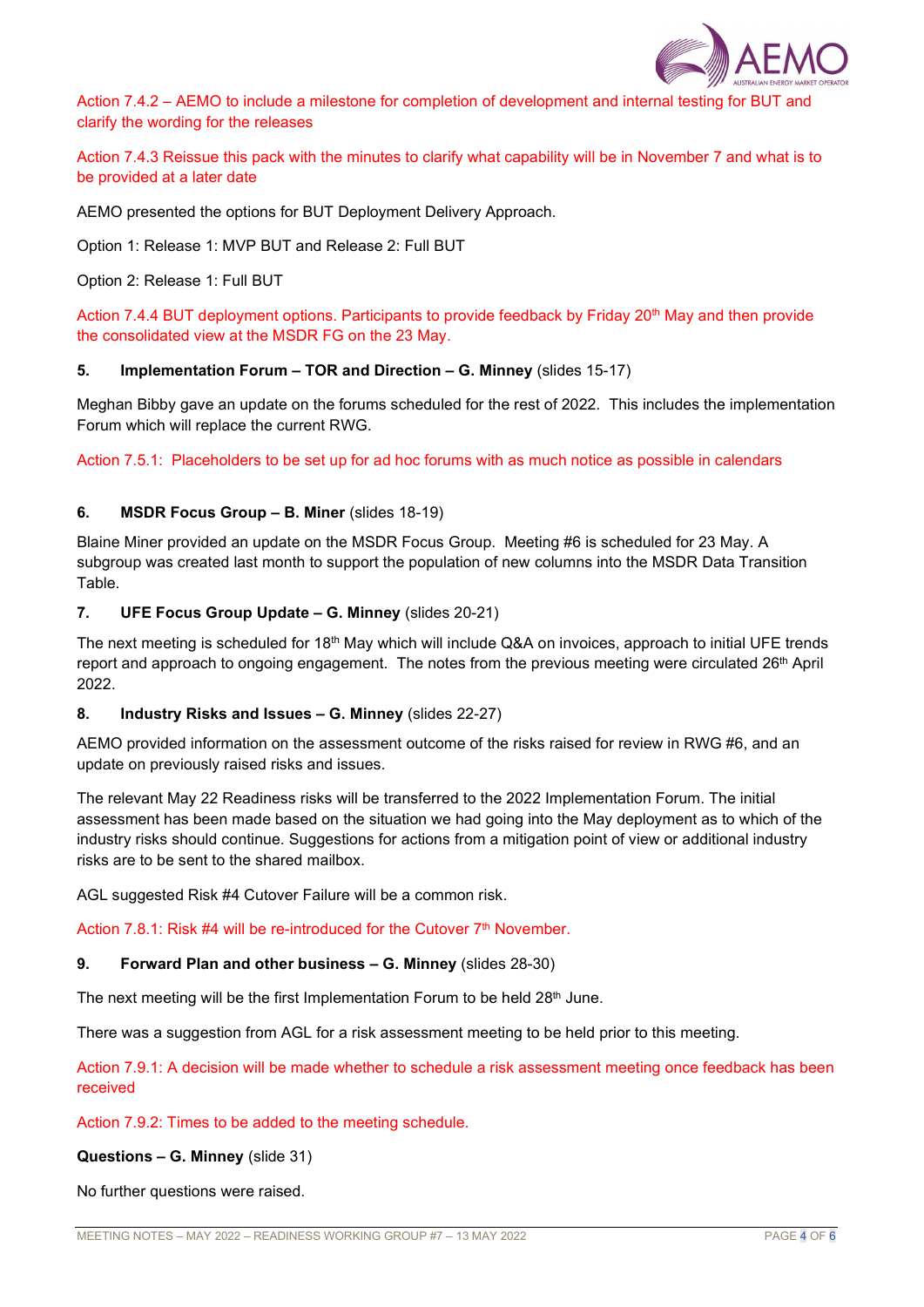

Meeting Close G. Minney @ 11.32am